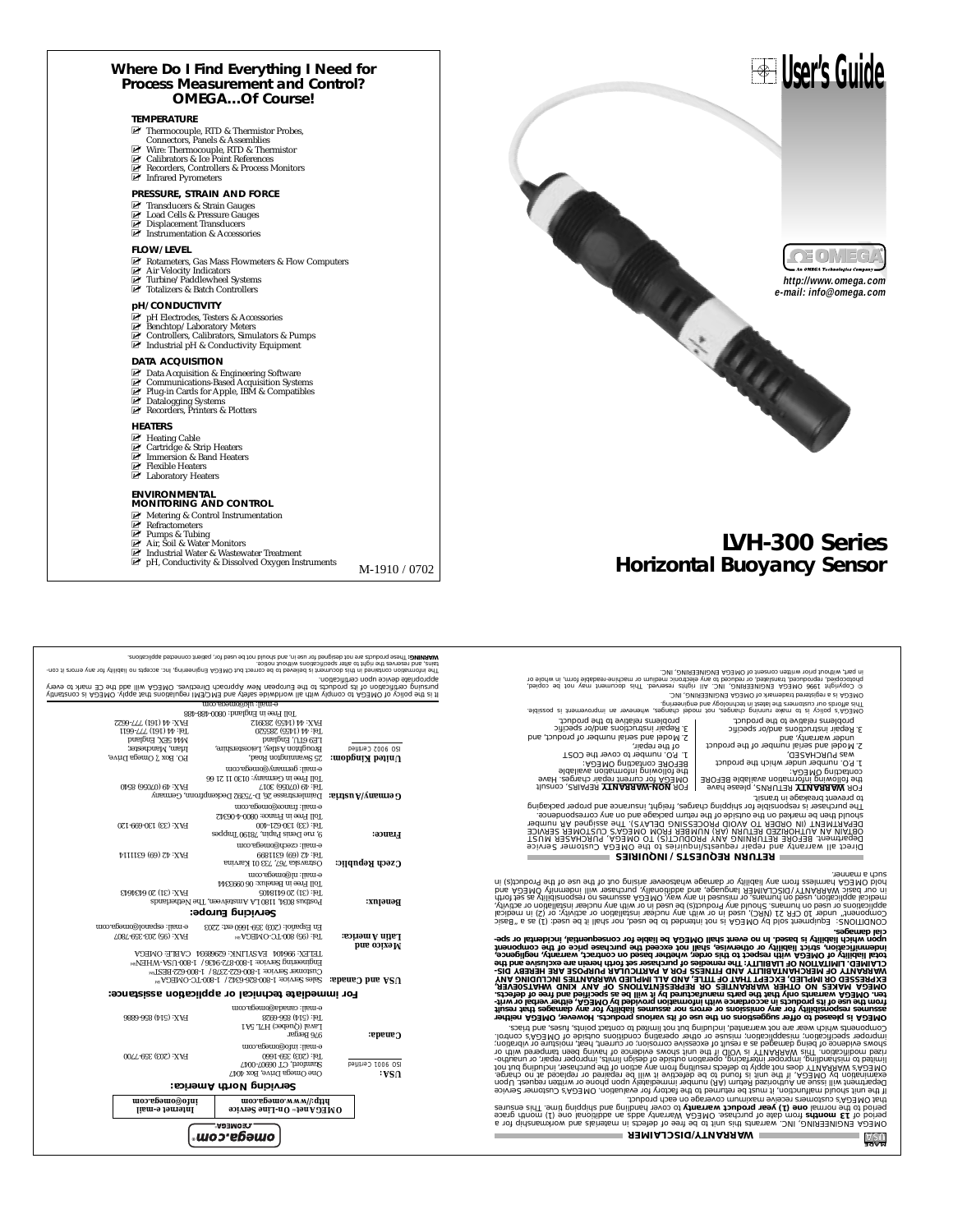# **SPECIFICATIONS**

#### **Step One**

| Accuracy:            | $\pm$ 2 mm in water                          |
|----------------------|----------------------------------------------|
| Repeatability:       | $\pm$ 1 mm in water                          |
| Extreme orientation: | $\pm$ 20 $^{\circ}$ from horizontal          |
| Specific gravity:    | .8 minimum                                   |
| Switch type:         | Dry contact, SPDT                            |
| Switch voltage:      | Standard: 120 VAC, 120 VDC @ 15 VA           |
|                      | $CE$ mark: 30 Vrms and 42.4 Vpeak or 60      |
|                      | VDC.                                         |
| Switch output:       | Selectable NO or NC states                   |
| Temperature range:   | F: $-40^{\circ}$ to $194^{\circ}$            |
|                      | C: -40 $\degree$ to 90 $\degree$             |
| Pressure range:      | 25 psi (2 bar) @ 25 °C., derated @ 1.667 psi |
|                      | $(.113 \text{ bar})$ per °C. above 25 °C.    |
| Probe material:      | Polypropylene (PP)                           |
| Probe rating:        | <b>NEMA 6 (IP68)</b>                         |
| Mounting threads:    | $3/4"$ NPT                                   |
| Mounting gasket:     | Viton $(3/4)$ metric only                    |
| Cable type:          | 8 ft. (2.5 m), 3-wire, 22 gauge with ground, |
|                      | shield $&$ PP jacket                         |
| CE compliance:       | EN 50082-2 immunity                          |
|                      | EN 55011 emission                            |

#### **Technology**

The horizontal buoyancy switch consists of a float, magnet, reed switch and baffle body which dampens turbulence and eliminates the negative effects of switch chatter. When the probe is dry, the float rests on the bottom of the baffle body such that the magnet does not influence the reed switch. As the probe becomes immersed in liquid, the float becomes buoyant and the magnet elevates causing the reed switch to change state.

#### **General:**

While a filter shroud protects the float from particulate contamination, the switch may need to be cleaned periodically too prevent jamming or sticking. The vertical buoyancy and vertical float has no scheduled maintenance requirement, except to clean off any deposits or scaling from the switch as necessary. It is the responsibility of the user to determine the appropriate maintenance schedule, based on the specific characteristics of the application liquid.

#### **Cleaning procedure:**

- **1. Power:** Make sure that all power to the switch, controller and/or power supply is completely disconnected.
- **2. Switch removal:** If necessary, make sure that the tank is drained well below the switch prior to removal. Carefully, remove the sensor from the installation. Remove the outer screen by pushing on the screen and turning is slightly to disconnect is from the bayonet connector so that the float is exposed.
- **3. Cleaning the switch:** Using a soft bristle brush and mild detergent, carefully wash the switch. Do not use harsh abrasives such as steel wool or sandpaper, which might damage the surface of the sensor. Do not use incompatible solvents which may damage the sensor's PP or PVDF plastic body. Take particular care to remove any scaling from the float body and make sure that it moves freely.
- **4. Sensor installation:** Follow the appropriate steps of installation as outlined in the Installation section of this manual.

## **Testing the installation:**

- **1. Power:** Turn on power to the controller and/or power supply.
- **2. Immersing the switch:** Immerse the sensing tip in its application liquid, by filling the tank up to the switches point of actuation. An alternate method of immersing the switch during preliminary testing is to hold a cup filled with application liquid up to the switch's tip.
- **3. Test:** With the switch being fluctuated between wet and dry states, the switch indicator light in the controller should turn on and off. If the controller doesn't have an input indicator, use a voltmeter or ammeter to ensure that the switch produces the correct signal.
- **4. Point of actuation:** Observe the point at which the rising or falling fluid level causes the switch to change state, and adjust the installation of the switch if necessary.

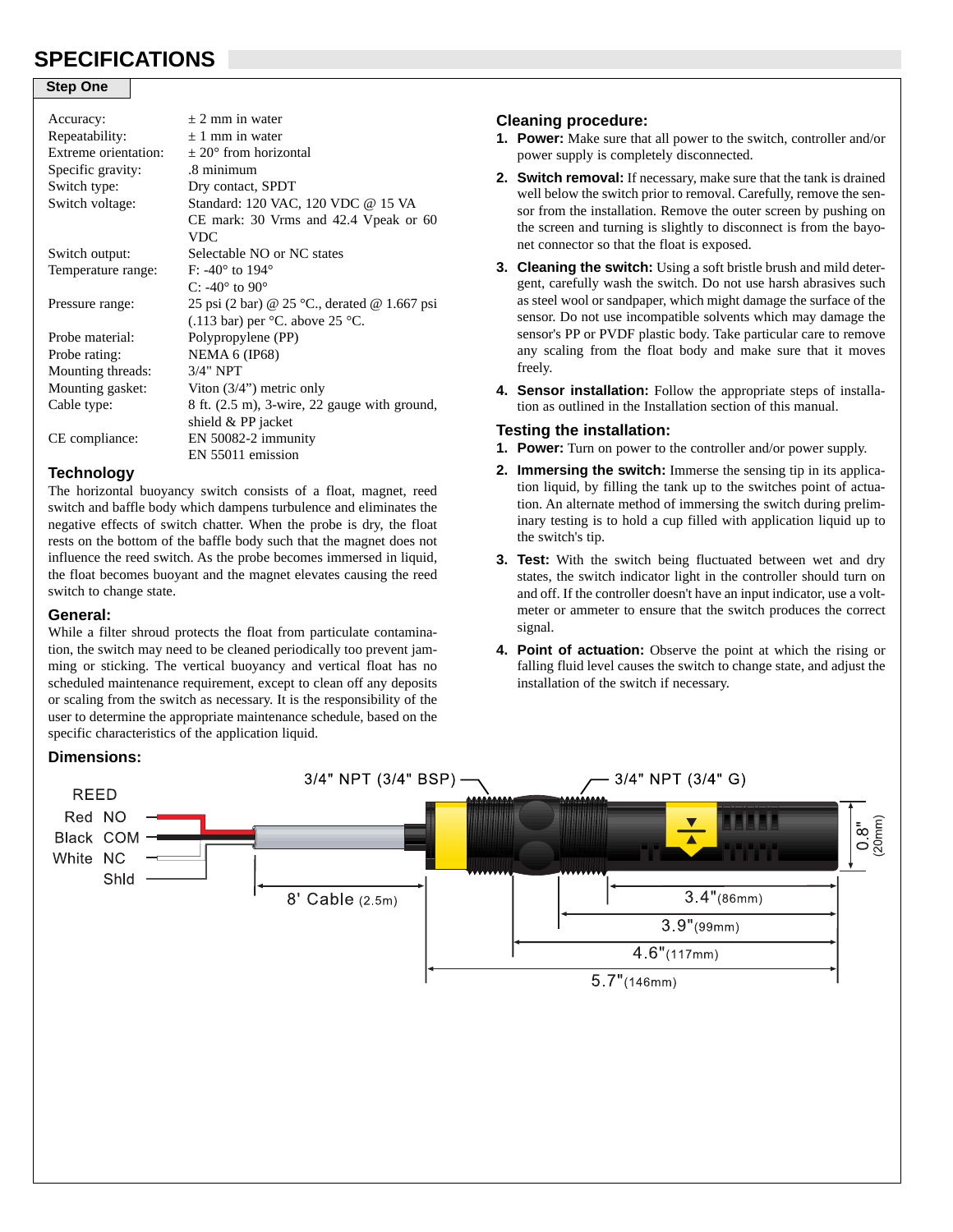# **SAFETY PRECAUTIONS INSTALLATION**

#### **About this Manual:**

PLEASE READ THE ENTIRE MANUAL PRIOR TO INSTALLING OR USING THIS PRODUCT. This manual includes information on the horizontal buoyancy switch from Omega, models LVH-300. Please refer to the part number located on the sensor label to verify the exact model which you have purchased.

### **User's Responsibility for Safety:**

Omega manufactures a wide range of liquid level switches and technologies. While each of these switches are designed to operate in a wide variety of applications, it is the user's responsibility to select a switch model that is appropriate for the application, install it properly, perform tests of the installed system, and maintain all components. The failure to do so could result in property damage or serious injury.

### **Proper Installation and Handling:**

Because this is an electrically operated device, only properly trained staff should install and/or repair this product. Use a proper sealant with all installations. Never overtighten the sensor within the fitting, beyond a maximum of 80 inch-pounds torque. Always check for leaks prior to system start-up.

## **Material Compatibility:**

The LVH-300 switch is available in one wetted material version. The switch and cable are made of PP (Polypropylene). Make sure that the switch is compatible with the application liquids. To determine the chemical compatibility between the sensor and its application liquids, refer to an industry reference Corrosion Guide available from OMEGA.

### **Temperature and Pressure:**

The LVH-300 series sensor is designed for use in application temperatures up to 90 °C, and for use at pressures up to 25 psi @ 25 °C., derated @ 1.667 psi per °C. above 25 °C.

## **Wiring and Electrical:**

The supply voltage used for the LVH-300 series switch should never exceed 120 volts AC @ 15 VA. CE mark versions should never exceed 30 Vrms and 42.4 Vpeak or 60 VDC. Electrical wiring of the switch should be performed in accordance with all applicable national, state, and local codes.

## **Flammable, Explosive and Hazardous Applications:**

The LVH-300 series switch should not be used within flammable or explosive applications unless properly connected to a approved control device. In hazardous applications, use redundant measurement and control points, each having a different sensing technology. Refer to the National Electrical Code (NEC) for all applicable installation requirements in hazardous locations.

# $\triangle$  WARNING  $\triangle$

Orientation of the switch is critical. Make sure the switch is positioned correctly.

Avoid installing the LVH-300 series in ferromagnetic tanks. Doing so will activate the internal reed switch.

## **Step Two**

#### **Through Wall Installation:**

Omega's LVH-300 series switch may be installed through the side of a tank wall. The sensor has male 3/4" NPT threads on either side of a 15/16" wrench flat. This enables the user to select the sensor's mounting orientation, installed outside of the tank in, or inside of the tank out.



**Note:** Avoid installing the LVH-300 series in ferromagnetic tanks. Doing so will activate the internal reed switch.

## **Buoyancy Switch Orientation:**

The LVH-300 series features an orientation mark for installation. Install the switch such that the orientation mark is facing up. See the illustrations below for further information.

#### **Orientation Mark:**



#### **LVH-300 series Orientation:**



**Note:** Orientation of the switch is critical. Make sure the switch is positioned correctly.